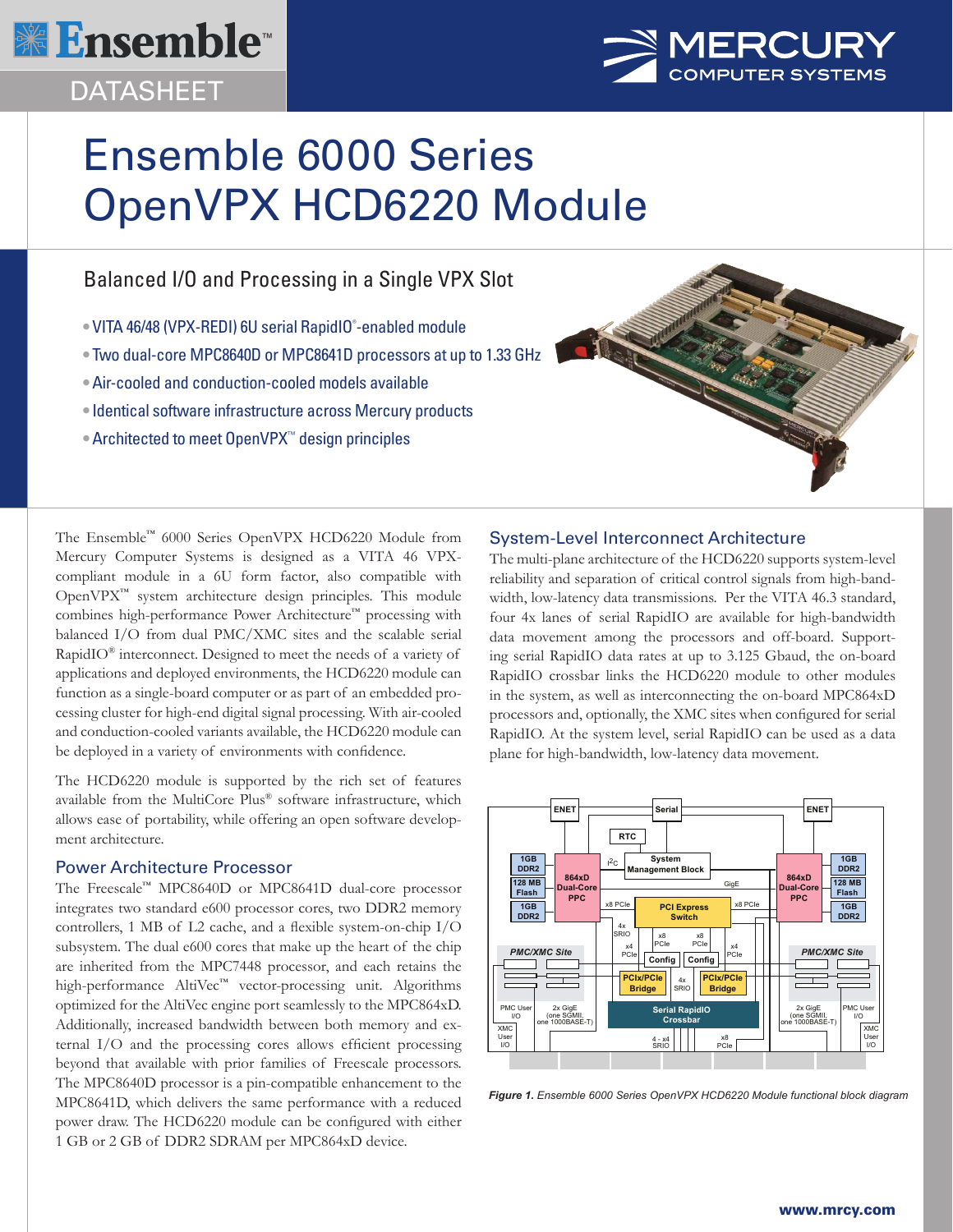Two 1000BASE-BX Gigabit Ethernet links are provided (one for each MPC864xD device) to the backplane. At the system level, these Ethernet links can be used for point-to-point communication in a mesh, or switched via the Ensemble 6000 Series SFM6100 Module to provide a separate control plane, which can transmit and receive control and status information without impacting the application data flow on the data plane.

#### Mezzanine Card Flexibility

Each of the standard PMC/XMC sites on the HCD6220 module can be configured with off-the-shelf mezzanine cards using either PCI-X or PCI Express® protocols. PMC cards are supported with a PCI/PCI-X interface at up to 133 MHz on each site, with PMC user-defined I/O mapped to the backplane. XMCs are supported with x8, x4, x2, and x1 PCIe, supported on the 15 connector per the VITA 42.3 standard. XMC user I/O is mapped to the backplane via the J6 connector. The XMC sites can also be factoryconfigured to support 1x or 4x serial RapidIO mezzanine cards per the VITA 42.2 standard.

#### Multiple I/O Options

In addition to the flexibility offered by the on-board mezzanine sites, the HCD6220 module offers a variety of additional built-in I/O options:

- x8 PCI Express connection to the backplane is available for additional off-board communication.
- One Gigabit Ethernet connection per processor to the front panel (a build option on air-cooled configurations only) or to the backplane. Two inter-processor Gigabit Ethernet connections are also provided.
- In air-cooled configurations, RS-232 serial ports are routed to the front panel from each MPC864xD device. In conductioncooled configurations, these interfaces are routed to the backplane, where they can support both RS-232 and RS-422/485 signaling.
- Eight GPIO lines act as discrete I/O, which is usable as input, output, or to generate interrupts on the module.
- Several additional bused signals enhance the functionality of the HCD6220 module.

#### System Management Plane

The HCD6220 module follows OpenVPX design principles in leveraging the robust, scalable, and well-tested system management infrastructure from the AdvancedTCA®/MicroTCA® architecture. Using the standard I2 C bus and IPMI protocol, the on-board system-management block implements the Intelligent Platform Management Controller (IPMC), in accordance with the draft VITA 46.11 standard. This allows for the HCD6220 module to:

- Read sensor values
- Read and write sensor thresholds, allowing an application to react to thermal, voltage, or current variations that exceed those thresholds
- Reset the entire module
- Power up/down the entire module
- Retrieve module FRU (field replaceable unit) information
- Be managed remotely by a Chassis Management Controller at the system level, such as implemented on the OpenVPX SFM6100 Module

#### VPX-REDI

The VPX (VITA 46) standard defines 6U and 3U board formats with a modern high-performance connector set capable of supporting today's high-speed fabric interfaces, such as RapidIO. VPX is most attractive when paired with the Ruggedized Enhanced Design Implementation standard – REDI (VITA 48). The HCD6220 module is implemented as a 6U conduction-cooled implementation of VPX-REDI, with air-cooled variants in the same VPX form factor available for less rugged environments. The HCD6220 module is unique in that it can be configured for 0.8" pitch VPX slots when air-cooled, which allows greater density at the system level, as well as for 1.0" pitch slots in both air-cooled and conduction-cooled configurations.

Targeted primarily for harsh-environment embedded applications, VPX-REDI offers extended mechanical configurations supporting higher functional density, such as two-level maintenance (2LM). 2LM allows relatively unskilled maintenance personnel to replace a failed module and restore the system to an operational state in a limited time period, minimizing the potential of damage to the board.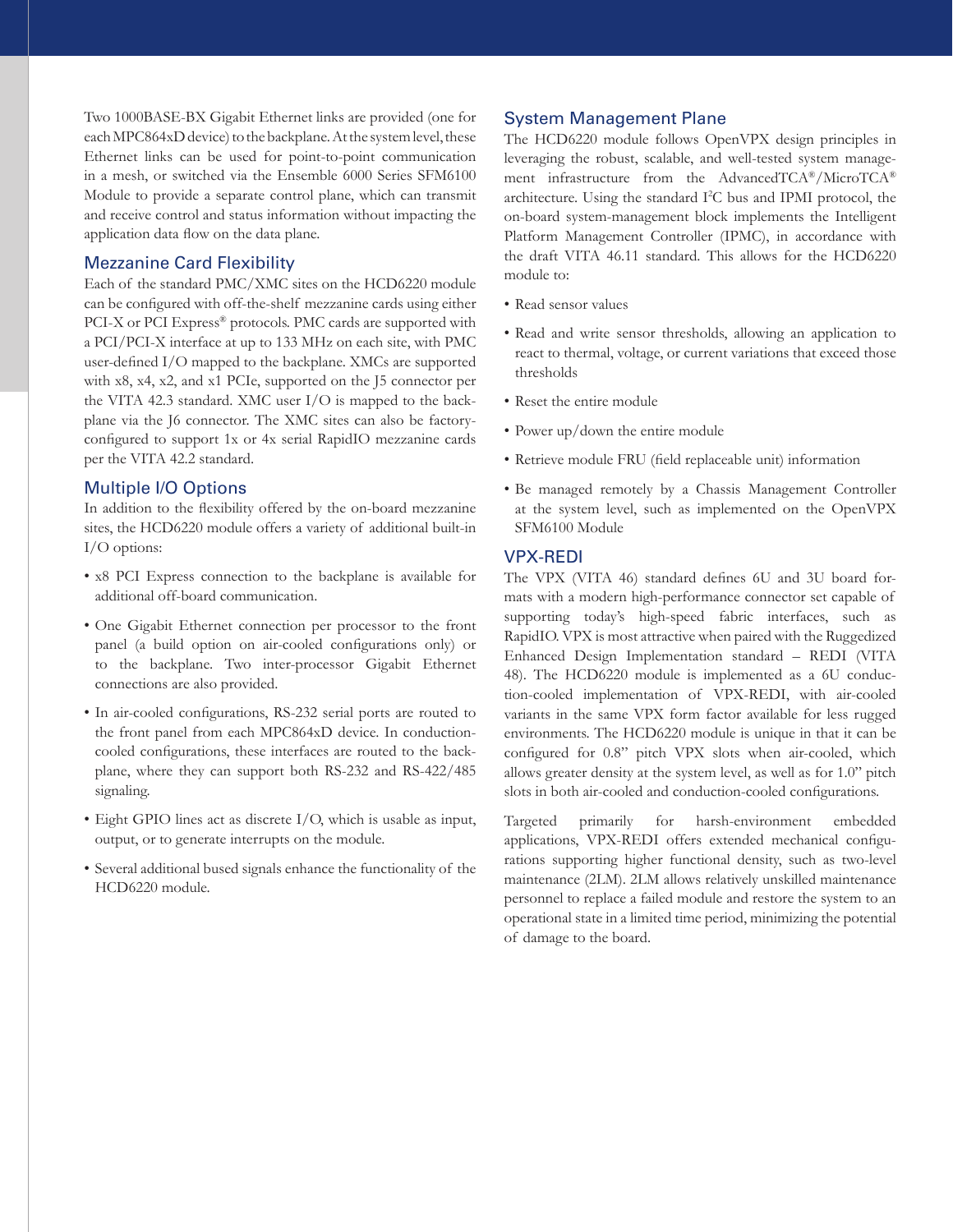### Additional Features

The HCD6220 module provides the features typically found on a single-board computer. In addition to the sophisticated management subsystem and fabric interconnect, the HCD6220 module provides users with a toolkit enabling many different application use cases.

Features include:

- 128-MB of independent write-protectable boot/application flash per MPC864xD device with protected boot vector to avoid accidental erasure
- Thermal and voltage sensors integrated on-board
- System Management Block for managing firmware updates, reading and writing sensor thresholds, reading sensor values, resetting the module, and powering the module up and down via remote system management
- Real-time clock with granularity to 1 ms and time measurement of up to 30 years
- General-purpose timers for synchronization
- Watchdog timer per MPC864xD device that can interrupt the processor upon expiration or reset the processor
- Open board architecture that supports network booting, as well as booting from the on-board flash memory

#### Open Software Environment

Mercury leverages over 25 years of multicomputer software expertise, including recent multicore processor expertise, across its many platforms. This strategy is fully applied to the HCD6220 module. Because the processor, memory, and surrounding technologies are leveraged across product lines, software developed on the HCD6220 module can interface seamlessly with other Mercury products. The same Linux® or VxWorks® development and run-time environment is implemented on the HCD6220 module as on other Mercury platforms, such as the Ensemble 7100 HCD7500 module and the Ensemble 5000 Series HCD5220 module.

The MultiCore Plus® (MCP) gives the HCD6220 module



access to a wide ecosystem of stacks, middleware, libraries, and tools. The Scientific Algorithm Library (SAL) is optimized for the on-board Altivec engine and is available to give the HCD6220 module industry-leading signal processing performance. In addition, a key software package available for the HCD6220 module is MultiCore SAL, which offers the familiar SAL API interface optimized for the multiple on-chip cores available with the MPC8640D.

Software support is available on the HCD6220 module for the following products:

- Open Development Suite for Linux is an Eclipse-based integrated development environment that includes a C/C++ optimizing compiler, a source-level debugger, a languagesensitive text editor, a performance profiler, a project builder, a version control system, a run-time error checker, and a graphical source browser. Mercury provides extensions that allow multiprocessor-aware process launch and debug, as well as a System Supervisor view that allows graphical remote management.
- Support is provided for Wind River Workbench integrated development environment when the module is running VxWorks
- Trace Analysis Tool and Library (TATL™) is a "logic analyzer for software" that provides insight into the dynamic interaction of up to a few hundred processors.
- Support for Mercury's standard numeric libraries, VSIPL and SAL (Scientific Algorithm Library), is optimized for the MPC8640D architecture of the HCD6220 module.
- Interprocessor Communication System (ICS) support is carried forward from the RACE++®/MCOE™ software environment. ICS provides a low-level interprocessor communication API that lets users take advantage of the high-bandwidth, lowlatency serial RapidIO fabric with an easy-to-use software interface.
- Performance Porting Kit provides low-level handles for manipulation of the serial RapidIO fabric and can be used for simple data movement, or as a base on which to build a custom middleware layer.

The MCP software environment lets applications use industry-standard middleware such as MPI, DRI, CORBA, or standard TCP/IP sockets ported to run seamlessly over the fabric. MCP also offers a software tool that can help to migrate legacy applications created with MCOE into the MCP domain.

# Open Standards Means Interoperability and Planning for the Future

The OpenVPX Industry Working Group is an industry initiative launched by defense prime contractors and COTS system developers, to take a proactive approach to solving the interoperability issues associated with the VITA 46 (VPX) family of specifications. This group is actively collaborating to create an overarching System Specification defining VPX system architecture through pinouts definition to establish a limited set of application-specific reference solutions. These OpenVPX™ standard solutions will provide clear design guidance to COTS suppliers and the user community, assuring interoperability across multi-vendor implementations. The OpenVPX™ System Specifications will be introduced into the VSO for ratification to replace the current VITA 46 base and dot specifications in the fall of CY2009.